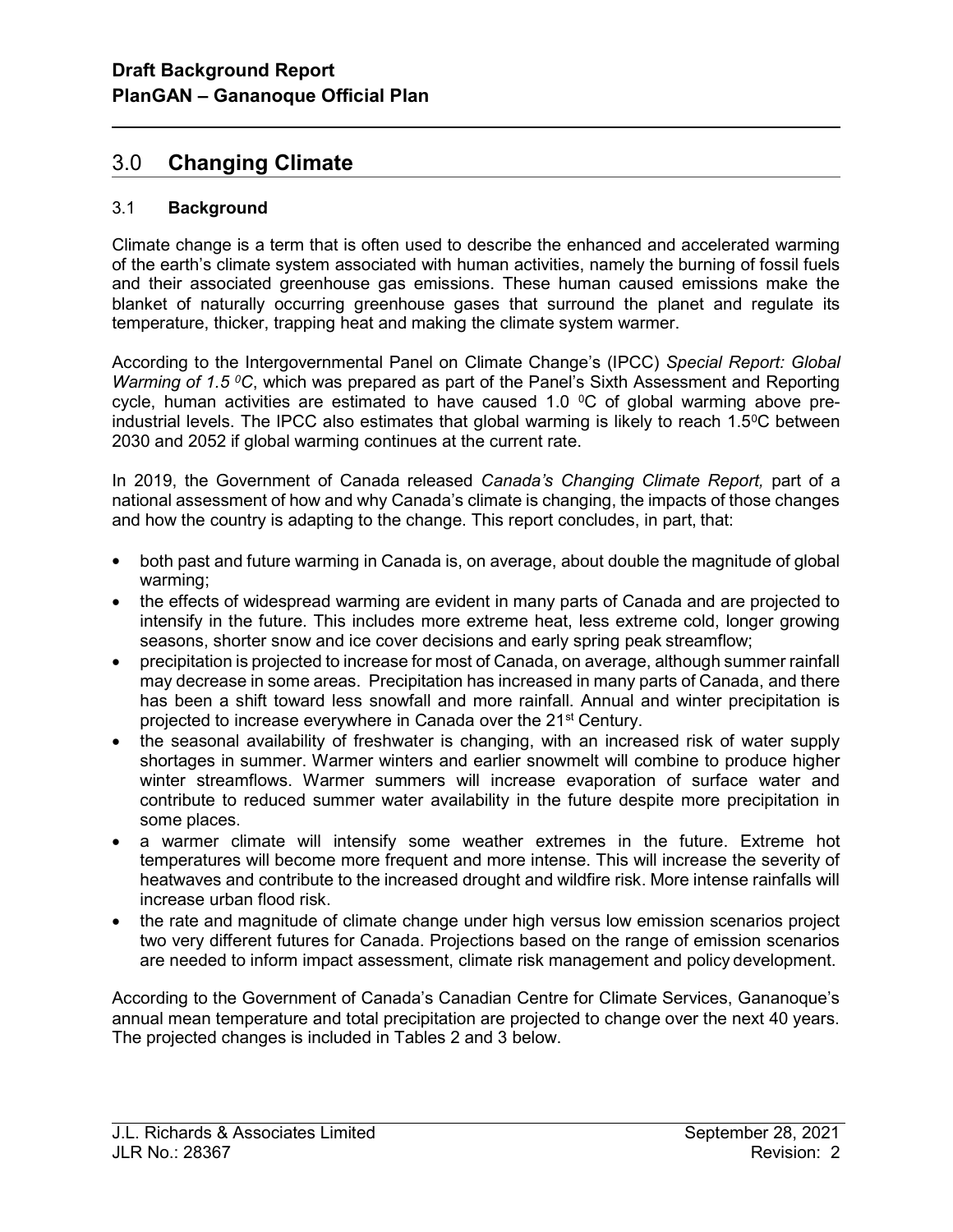l

| <b>Projection Period</b> | <b>Emission</b><br>Low<br><b>Scenario</b> | <b>Emission High</b><br>Moderate<br><b>Scenario</b> | Emission<br>Scenario |
|--------------------------|-------------------------------------------|-----------------------------------------------------|----------------------|
| $2021 - 2040$            | $+ 1.4^{\circ}$ C                         | $+ 1.3^{\circ}$ C                                   | $+ 1.5^{\circ}$ C    |
| $2041 - 2060$            | $+ 1.6^{\circ}$ C                         | $+2.2%$                                             | $+2.9^{\circ}C$      |

## Table 2. Projected Change in Annual Mean Temperature

### Table 3. Projected Change in Total Precipitation

| <b>Projection Period</b> | Emission<br>Low<br>Scenario | Moderate<br>Scenario | <b>Emission High</b><br><b>Emission</b><br>Scenario |
|--------------------------|-----------------------------|----------------------|-----------------------------------------------------|
| $2021 - 2040$            | $+1.9%$                     | + 1.8%               | $+3.9%$                                             |
| $2041 - 2060$            | $+1.9%$                     | + 4.5%               | $+8.0\%$                                            |

Note: The projected change is relative to the 1986-2005 average

Based on the projected change in annual mean temperature and total precipitation, Gananoque can expect to experience many of the effects noted by the Federal Government in their assessment of the nation.

Given the change that Gananoque is expected to experience, it should continue to mitigate and adapt to climate change. It is well established that the transportation and building sectors are key contributors to green house gas emissions. Land use planning can play a role in mitigation and adaptation efforts.

Effective land use planning can support mitigation by promoting a mix of land uses and increased densities to bring more jobs and homes closer together, making it more feasible for residents to use non-automobile modes of travel for their journey to work, shop or recreate. Effective land use planning can also be used to ensure that new development maximizes opportunities for passive solar gain, reducing energy use associated with building heating and cooling.

Similarly, planning can support adaptation efforts through updated flood hazard mapping, the use of low impact development techniques to manage increased and more variable precipitation, promoting infiltration and reducing long term infrastructure asset costs. Planning can also be used to ensure that new developments maximize landscaping, reduce paving and include trees to reduce impervious surfaces, promote water infiltration and "cool" urban areas.

# 3.2 The Land Use Planning Framework

Since the Official Plan came into effect, the framework that governs land use planning has evolved, including its treatment of climate change mitigation and adaption. The land use planning framework provides specific policy direction on climate change and the role of land use planning in climate change mitigation and adaptation.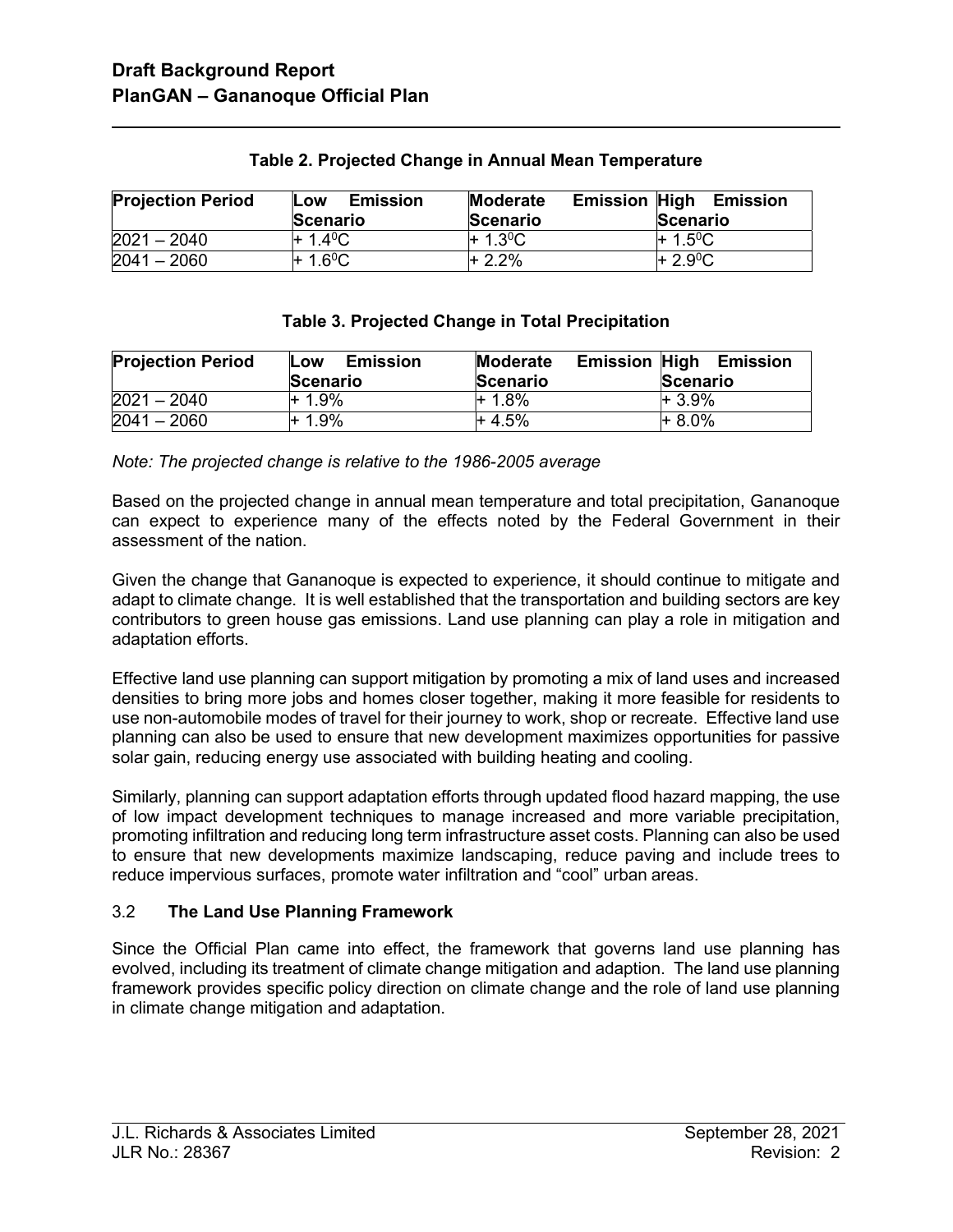## 3.2.1 The Planning Act

l

The Planning Act requires that municipalities have regard to the mitigation of greenhouse gas emissions and adaptation to a changing climate when carrying out their responsibilities under the Act.

## 3.2.2 The Provincial Policy Statement

The PPS recognizes that efficient development patterns permit better adaptation and response to the impacts of a changing climate, that strong, liveable and healthy communities are resilient to climate change and that it is important to protect the overall health and safety of the population, including preparing for the impacts of a changing climate.

The PPS defines "impacts of a changing climate" as the present and future consequences from changes in weather patterns at local and regional levels including extreme weather events and increased climate variability.

Policy 1.1.1 i) states that healthy, liveable and safe communities are sustained by preparing for the regional and local impacts of a changing climate.

Policy 1.1.3.2 c) states that land use pattens within settlement areas shall be based on densities and a mix of land uses which minimize negative impacts to air quality and climate change, and promote energy efficiency and prepare for the impacts of a changing climate.

Policy 1.6.1 states that infrastructure and public service facilities shall be provided in an efficient manner that prepares for the impacts of a changing climate while accommodating projected needs.

Policy 1.6.6.1 states that planning for sewage and water services shall ensure that these systems are provided in a manner that prepares for the impacts of a changing climate.

Policy 1.6.6.7 states that planning for stormwater management shall minimize erosion and changes in water balance, and prepare the impacts of a changing climate through the effective management of stormwater, including the use of green infrastructure.

Policy 1.7.1 k) states that long term economic prosperity should be supported by minimizing negative impacts from a changing climate and considering the ecological benefits of nature.

Policy 1.8.1 states that planning authorities shall support energy conservation and efficiency, improved air quality, reduced greenhouse gas emissions and preparing for the impacts of a changing climate through land use and development patterns which promote compact form and structure of nodes and corridors; promote the use of active transportation and transit in and between residential, employment (including commercial and industrial) and institutional uses and other areas; focus major employment, commercial and other travel intensive land uses on sites which are well serviced by transit where this exists or is to be developed, or designing these to facilitate the establishment of transit in the future; focus freight-intensive land uses to areas well served by major highways, airports, rail facilities and marine facilities; encourage transit supportive development and intensification to improve the mix of employment and housing uses to shorten commute journeys and decrease transportation congestion; promote design and